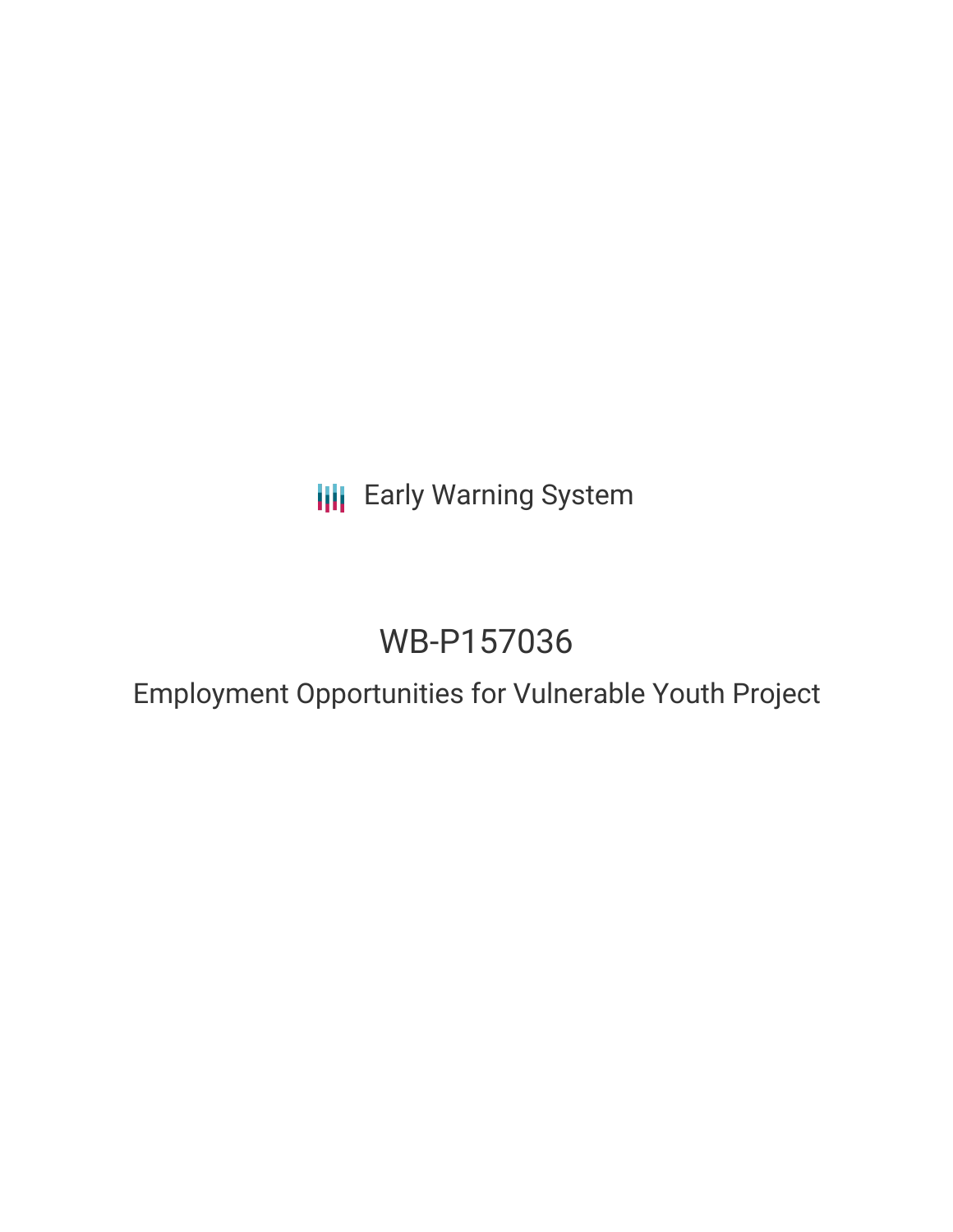

#### **Quick Facts**

| <b>Countries</b>               | Togo                        |
|--------------------------------|-----------------------------|
| <b>Financial Institutions</b>  | World Bank (WB)             |
| <b>Status</b>                  | Active                      |
| <b>Bank Risk Rating</b>        | B                           |
| <b>Voting Date</b>             | 2017-03-21                  |
| <b>Borrower</b>                | REPUBLIC OF TOGO            |
| <b>Sectors</b>                 | <b>Education and Health</b> |
| <b>Investment Amount (USD)</b> | \$15.00 million             |
| <b>Project Cost (USD)</b>      | \$15.00 million             |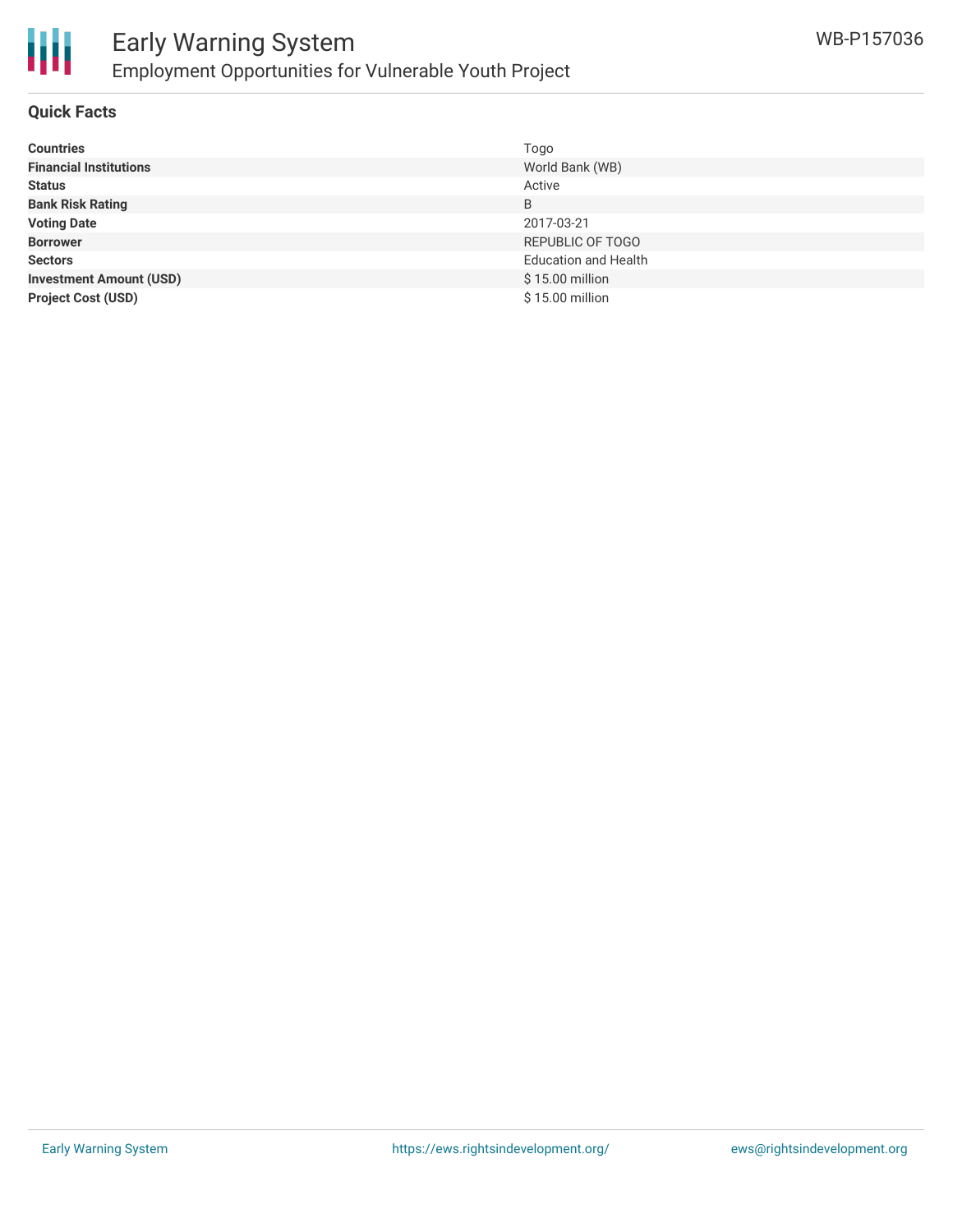

#### **Project Description**

The development objective of the Employment Opportunities for Vulnerable Youth Project for Togo is to provide access to income generating opportunities to targeted poor and vulnerable youth in Togo. The project comprises of four components. The first component, community service and training gives poor and vulnerable youth beneficiaries, who have generally never held a structured work opportunity, the chance to develop good work habits, and gain civic values in participating in something of value to the community. It consists of two sub-components: (i) community service sub-projects; and (ii) life skills, microentrepreneurial training, and on-the-job technical training. The second component will support income generating activities. The third component, capacity building consists of two sub-components: (i) capacity building for implementation of youth employment programs; and (ii) community capacity-building. The fourth component project management objective is to support activities related to project management and coordination.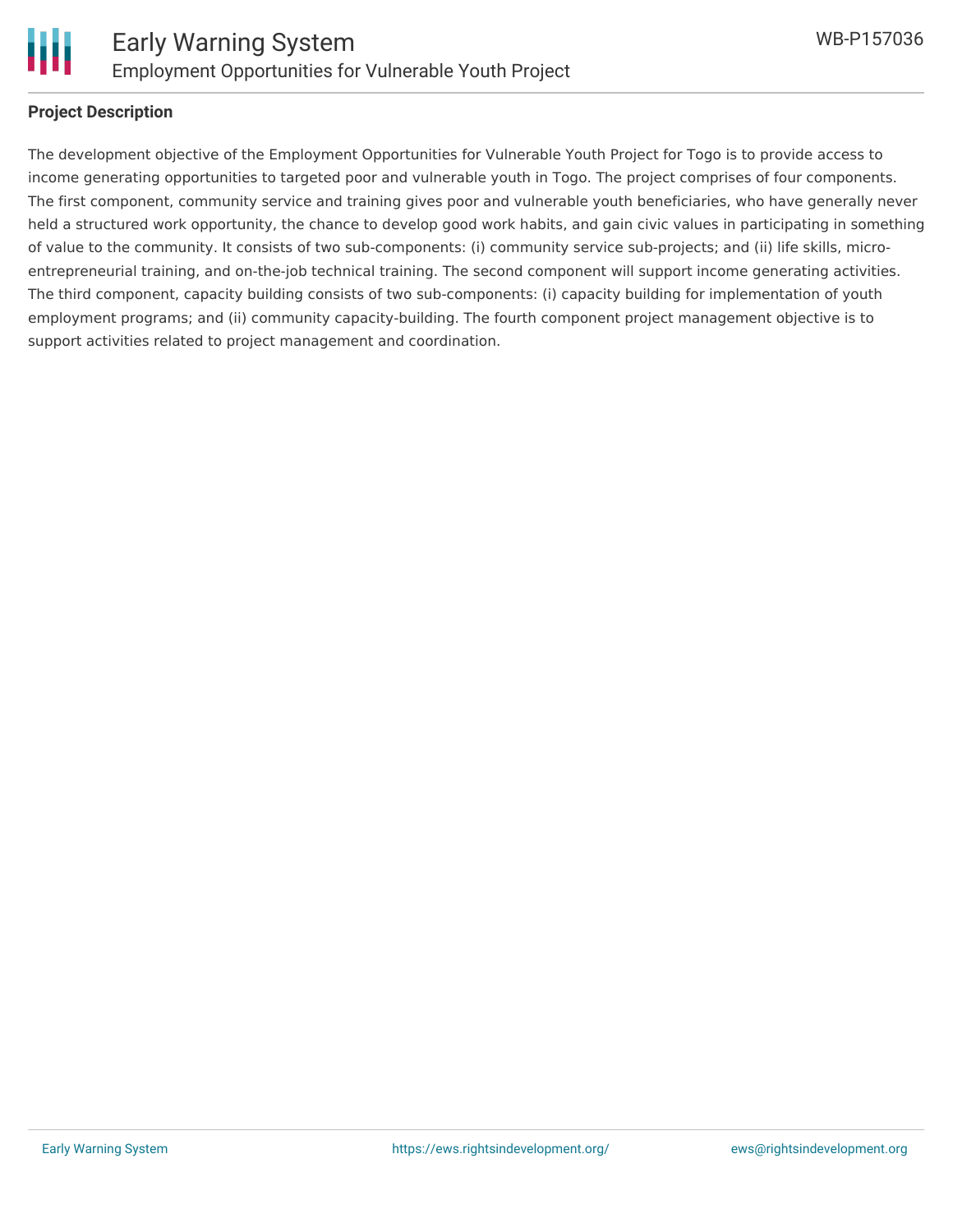

### **Investment Description**

World Bank (WB)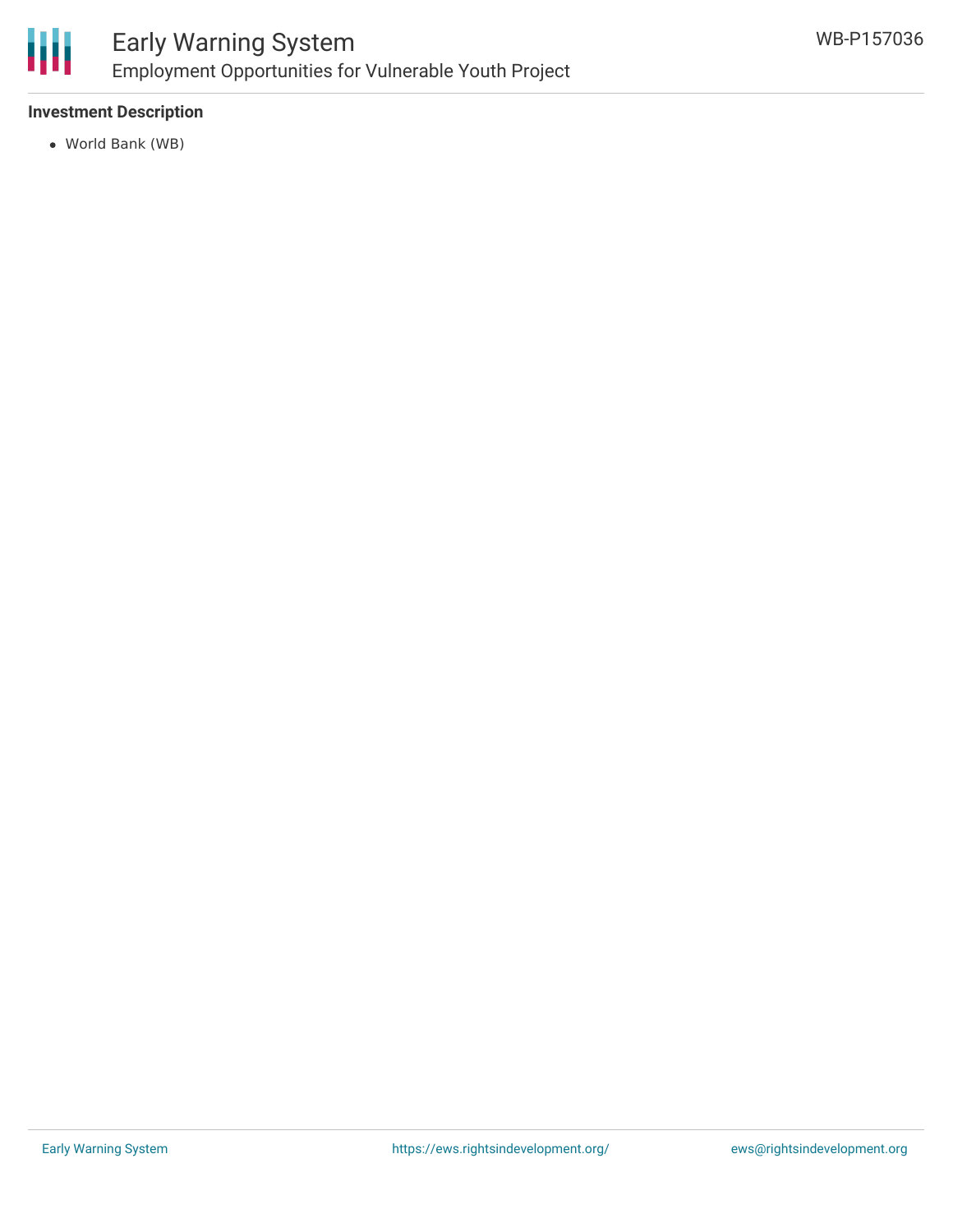

#### **Contact Information**

ACCOUNTABILITY MECHANISM OF WORLD BANK

The World Bank Inspection Panel is the independent complaint mechanism and fact-finding body for people who believe they are likely to be, or have been, adversely affected by a World Bank-financed project. If you submit a complaint to the Inspection Panel, they may investigate to assess whether the World Bank is following its own policies and procedures for preventing harm to people or the environment. You can contact the Inspection Panel or submit a complaint by emailing ipanel@worldbank.org. You can learn more about the Inspection Panel and how to file a complaint at: http://ewebapps.worldbank.org/apps/ip/Pages/Home.aspx.